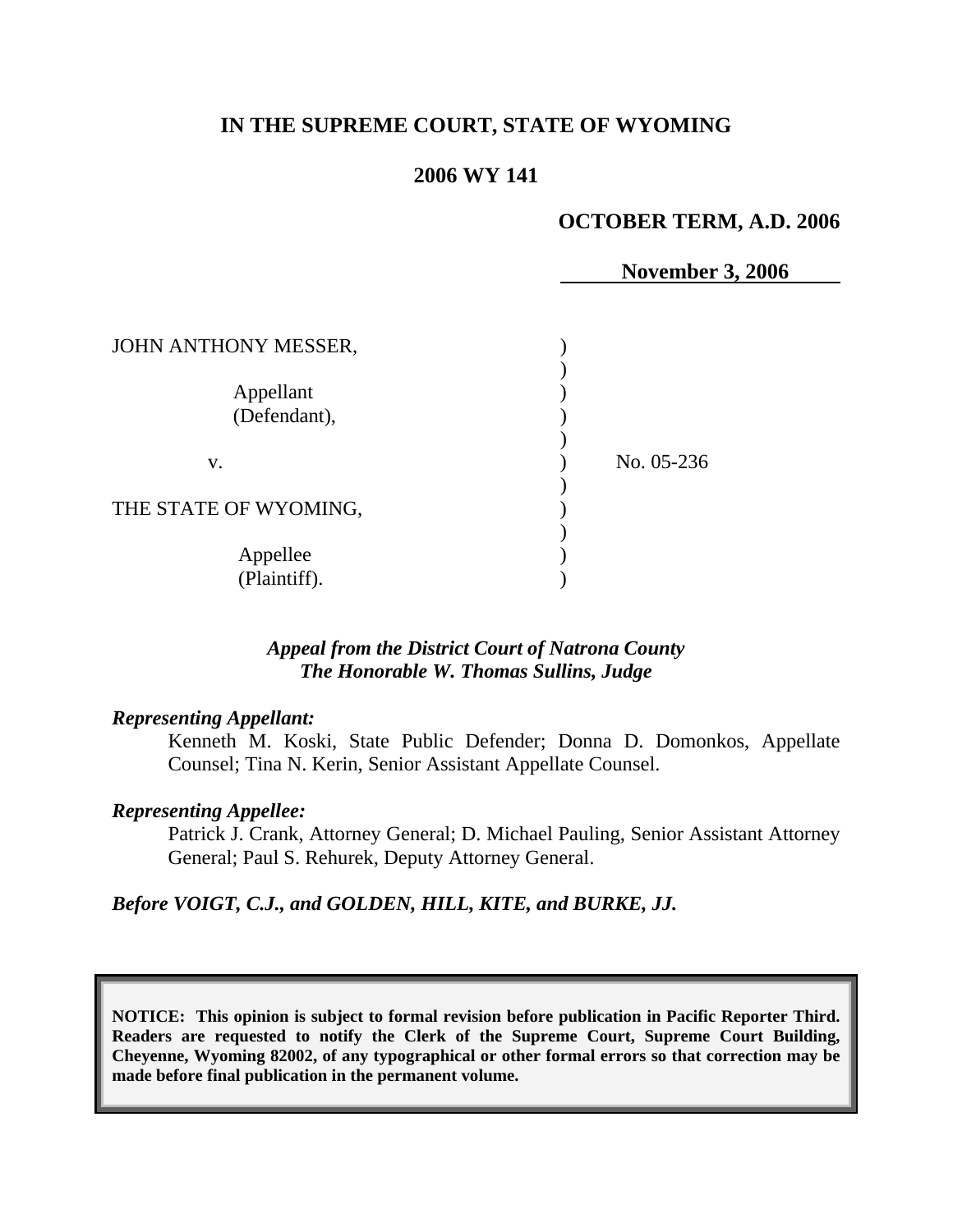# **VOIGT**, **Chief Justice**.

 $\overline{a}$ 

[¶1] The Appellant contends that the district court erred in revoking his probation because the State failed to carry its burden of proving that he acted willfully. We affirm.

## **ISSUES**

[¶2] The Appellant states the issue simply as being whether the trial court erred in revoking his probation. In his brief, however, he raises two separate questions:

 1. Whether the State or the defendant has the burden of proof at a probation revocation hearing?

2. Whether the State proved that he willfully violated the terms of his probation?

# **FACTS**

[¶3] The underlying facts of this case are detailed in our opinion following the Appellant's direct appeal from his conviction. *See Messer v. State,* 2004 WY 98, ¶¶ 4-7, 96 P.3d 12, 14-15 (Wyo. 2004). Suffice it to say for purposes of the present appeal that we affirmed the Appellant's conviction for felony domestic violence. The appellant was sentenced by the district court to a term of 18 to 24 months imprisonment in the Wyoming State Penitentiary, but that sentence was suspended and a "split" sentence was imposed pursuant to Wyo. Stat. Ann.  $\S$  7-[1](#page-1-0)3-107 (LexisNexis 2003).<sup>1</sup> The general terms of the split sentence, which was entered on September 22, 2003, were that the Appellant serve 6 months in the county jail, followed by 24 months of supervised probation.

[¶4] The next relevant occurrence in this case was the State's filing on September 7, 2004, of a petition to revoke the Appellant's probation. The single allegation of that petition reads as follows:

> That paragraph six (6) of page three (3) of the Judgment and Sentence of August 6, 2003 (*sic.*), states to-wit: It is further ordered that the Defendant shall successfully complete the felony program at Community Alternatives of Casper. It is further ordered that the sentence imposed in this matter shall run consecutive to all other sentences imposed. That said Defendant is in violation of paragraph six (6) of page three

<span id="page-1-0"></span><sup>&</sup>lt;sup>1</sup> Wyo. Stat. Ann. § 7-13-107 allows certain felons to be confined in the county jail, rather than in the state prison.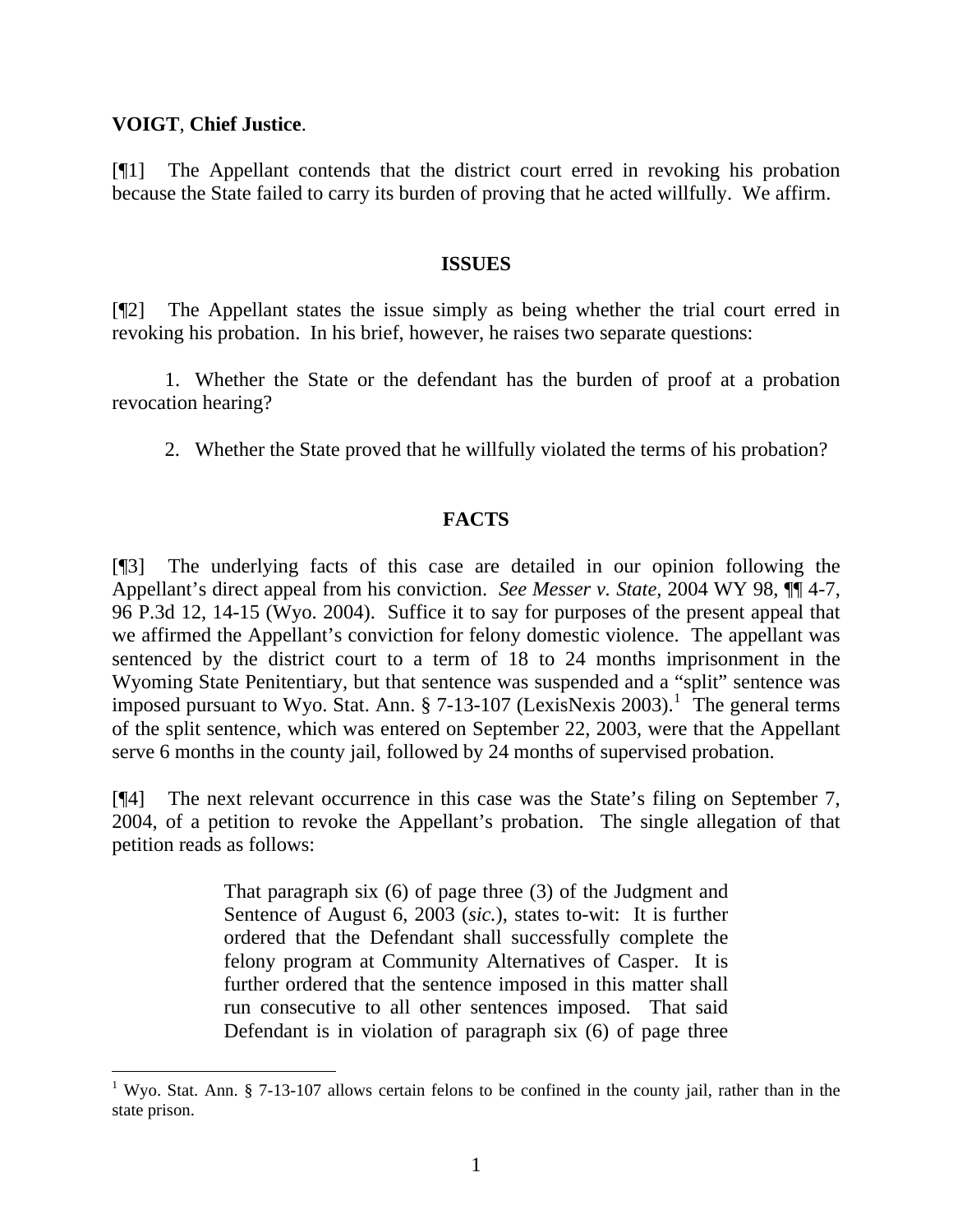(3) in that he was terminated from Adult Community Corrections for non-payment of services rendered, and self and medical reported inability [to] be employed because of pending surgical issues, on April 12, 2004.

[¶5] On December 20, 2004, the district court granted the State's motion to add the following allegations to its petition:

> 1. That the Defendant was at an unauthorized location in Converse County, Wyoming;

> 2. That the Defendant failed to enter and continue counseling as directed; and

> 3. That the Defendant did not follow the directives of his probation officer.

Numerous additional allegations followed in the next few months, including allegations that the Appellant was not reporting to his probation officer, that his whereabouts were unknown, that he had left the county without permission, that his residence and employment status were unknown, and that he had failed to contact a "day reporting" center as instructed.

[¶6] The State's petition to revoke probation was heard on April 1, 2005. The district court declined to consider the allegations made after the December 20, 2004 petition because the Appellant and his counsel had not properly been served with notice of the same. At the conclusion of the hearing, the district court ruled from the bench, denying the petition because the State had failed to prove that the Appellant had willfully violated the terms of his probation.

[¶7] Less than three months later, the State filed another petition seeking revocation of the Appellant's probation. The new petition contained four allegations:

> 1. That said Defendant has failed to complete anger management, having only attended two (2) group sessions since August 6, 2003, in violation of conditions number one (1) and seven (7) of his Judgment and Sentence.

> 2. That said Defendant has failed to keep this Agent appraised (*sic.*) of his current residence in violation of condition number one (1) of his Judgment and Sentence.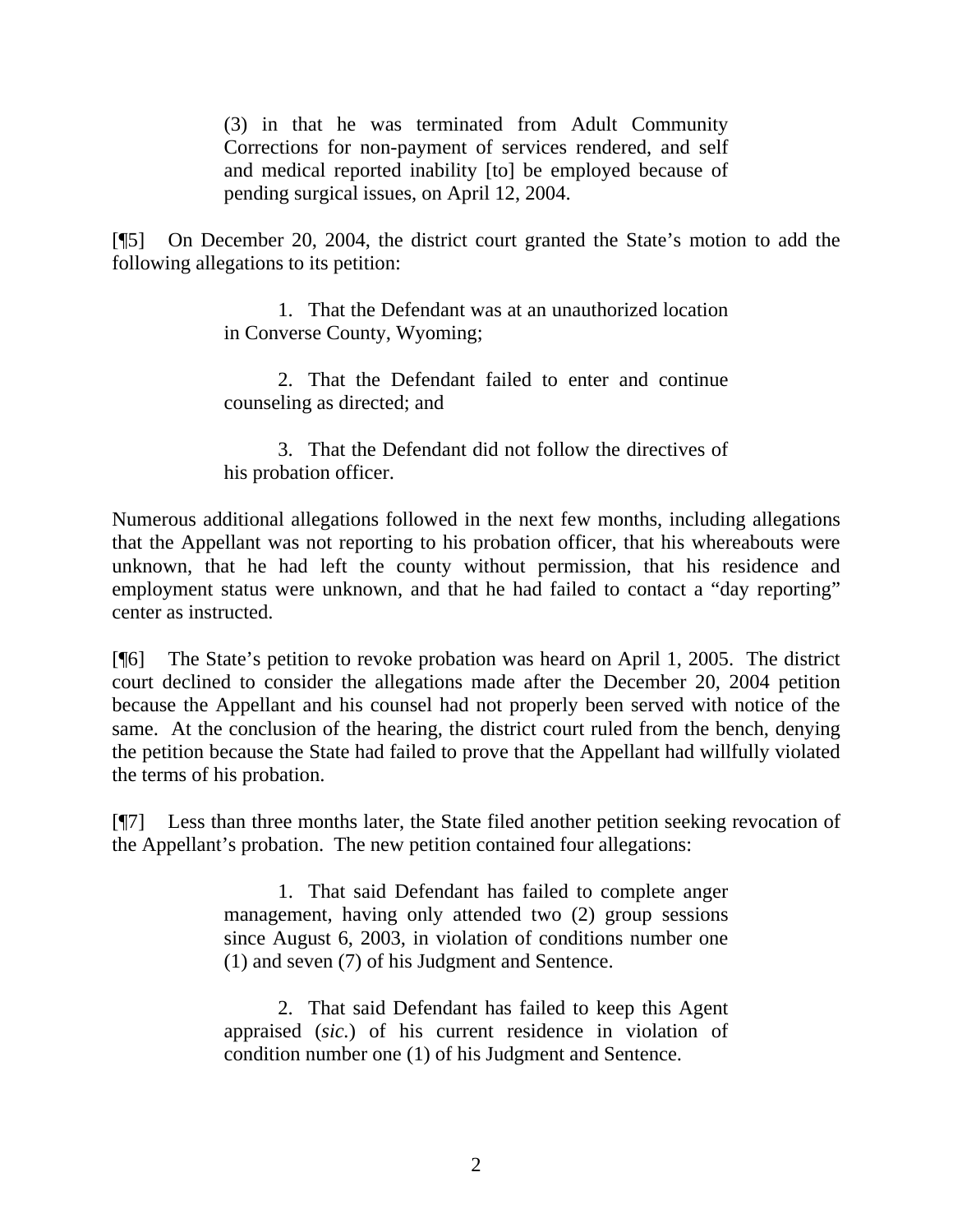3. That said Defendant failed to keep scheduled office appointments with this Agent on April 27, 2005, and again on May 12, 2005, in violation of condition number one (1) of his Judgment and Sentence.

 4. That said Defendant has failed to complete the felony program at Community Alternatives of Casper after being terminated on April 12, 2004 pursuant to Major Violations (MJ48) in violation of his Judgment and Sentence.

A fifth allegation was added by subsequent amendment, that allegation being that the Appellant had ceased all contact with his probation officer and appeared to have "absconded from supervision."

[¶8] The State's petition was heard on July 13, 2005. After withdrawing the fourth allegation, the State presented its evidence through the testimony of the Appellant's most recent probation officer. The Appellant did not testify, but called his girlfriend as a witness. At the conclusion of the hearing, the district court reviewed the evidence and concluded that the State had proven each of the allegations by a preponderance of the evidence. The Appellant's probation was revoked, and the sentence of imprisonment for 18 to 24 months was re-imposed, with credit for 286 days served. This appeal followed.

# **STANDARD OF REVIEW**

 [¶9] Not too long ago, we set forth in detail our standard for reviewing a decision to revoke probation:

> Revocation of probation is largely governed by court rule. W.R.Cr.P. 39. The State is required to establish the violation of the conditions of probation alleged in the petition by a preponderance of the evidence. W.R.Cr.P. 39(a)(5). The probationer has the right to appear in person and by counsel and to confront and examine adverse witnesses, and the rules of evidence apply to the adjudicative phase. W.R.Cr.P. 39(a)(5)(A) and (B); also see W.R.E 1101(a)(3).

> A district court's decision to revoke probation is discretionary and will not be disturbed unless the record demonstrates a clear abuse of discretion. The district court is required to make a conscientious judgment that the alleged violation occurred after considering the reasons underlying the conditions of probation, the violation of those conditions,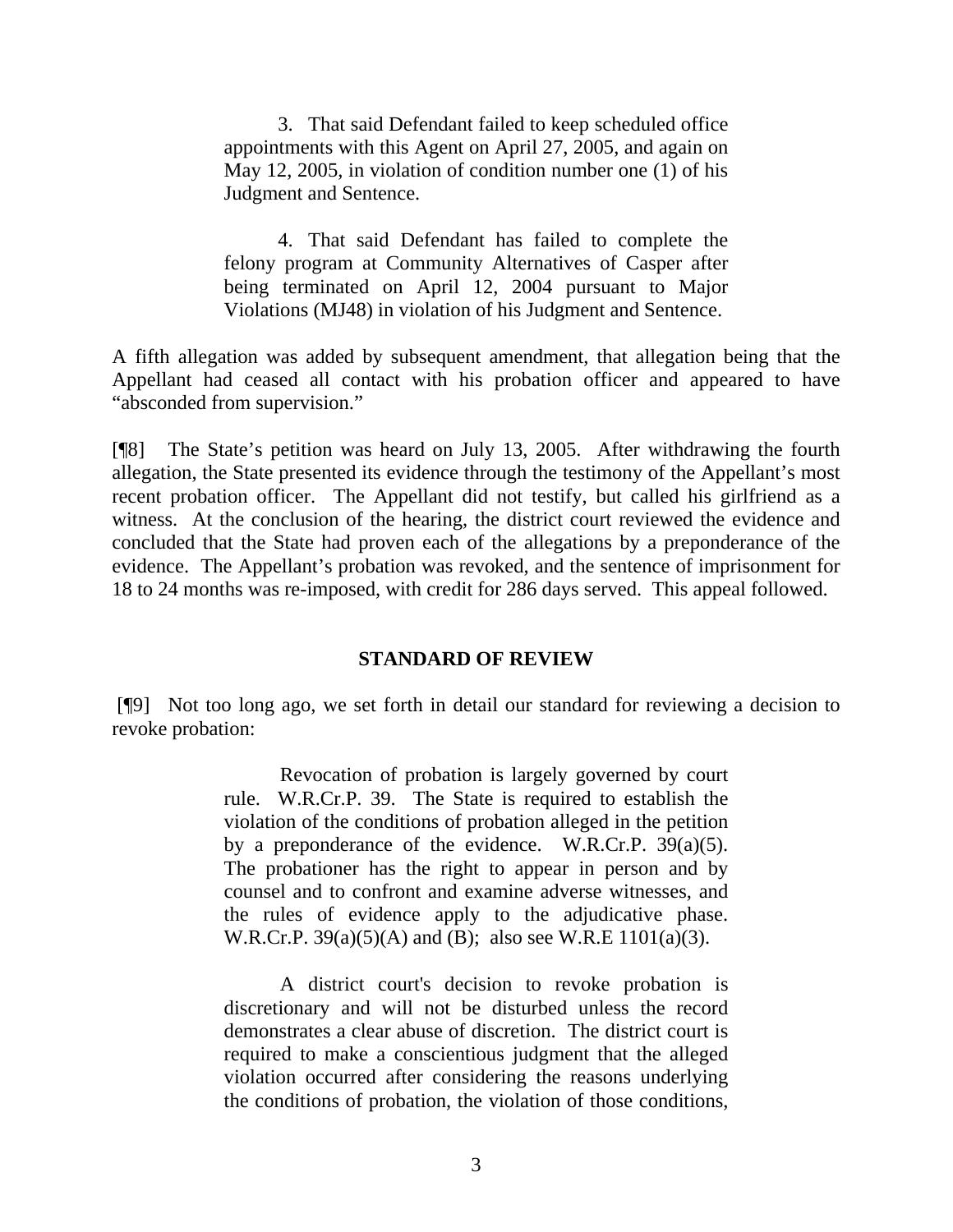and the reasons leading to the violation. *Moehr v. State*, 13 P.3d 1114, 1116 (Wyo.2000); *Johnson v. State*, 6 P.3d 1261, 1263 (Wyo.2000). Judicial discretion is a composite of many things, among which are conclusions drawn from objective criteria; it means a sound judgment exercised with regard to what is right under the circumstances and without doing so arbitrarily or capriciously. *Vaughn v. State*, 962 P.2d 149, 151 (Wyo.1998). The district court's determination that the probation agreement has been violated "must be based upon verified facts and must be made pursuant to due process protections[.]" *Counts v. State*, 899 P.2d 1341, 1343-44 (Wyo.1995) (*quoting Gailey v. S*tate, 882 P.2d 888, 891 (Wyo.1994)).

 In addition, we have also expressed a general agreement with the proposition that in order to revoke probation for the violation of a condition of probation not involving the payment of money, the violation must be willful, or, if not willful, must presently threaten the safety of society. *Kupec v. State*, 835 P.2d 359, 362 (Wyo.1992); and *see Johnson*, 6 P.3d at 1263. We have also held that notice to a probationer of the grounds for revocation is fundamental and that failure of notice is a defect affecting a substantial right and may be prejudicial to the probationer's cause. *Shaw v. State*, 998 P.2d 965, 967-8 (Wyo.2000).

*Anderson v. State,* 2002 WY 46, ¶¶ 24-26, 43 P.3d 108, 118 (Wyo. 2002) (footnotes omitted).

# **DISCUSSION**

[¶10] The Appellant's first issue is not so much a question as to who bears the burden of proof at a probation revocation hearing, as it is an allegation that the district court improperly allocated that burden to him. He points in particular to two statements made by the court in its summation at the end of the hearing to the effect that nothing had been shown to indicate any reason or excuse for the violations. We do not read these statements as does the Appellant; rather, we read them as comments about the evidence then before it, not as comments about the burden of proof. The district court's full statement shows that it recognized and applied the correct burden of proof:

> The Court would find that the violations in paragraphs 1, 2, and 3 of the affidavit and the singular paragraph in the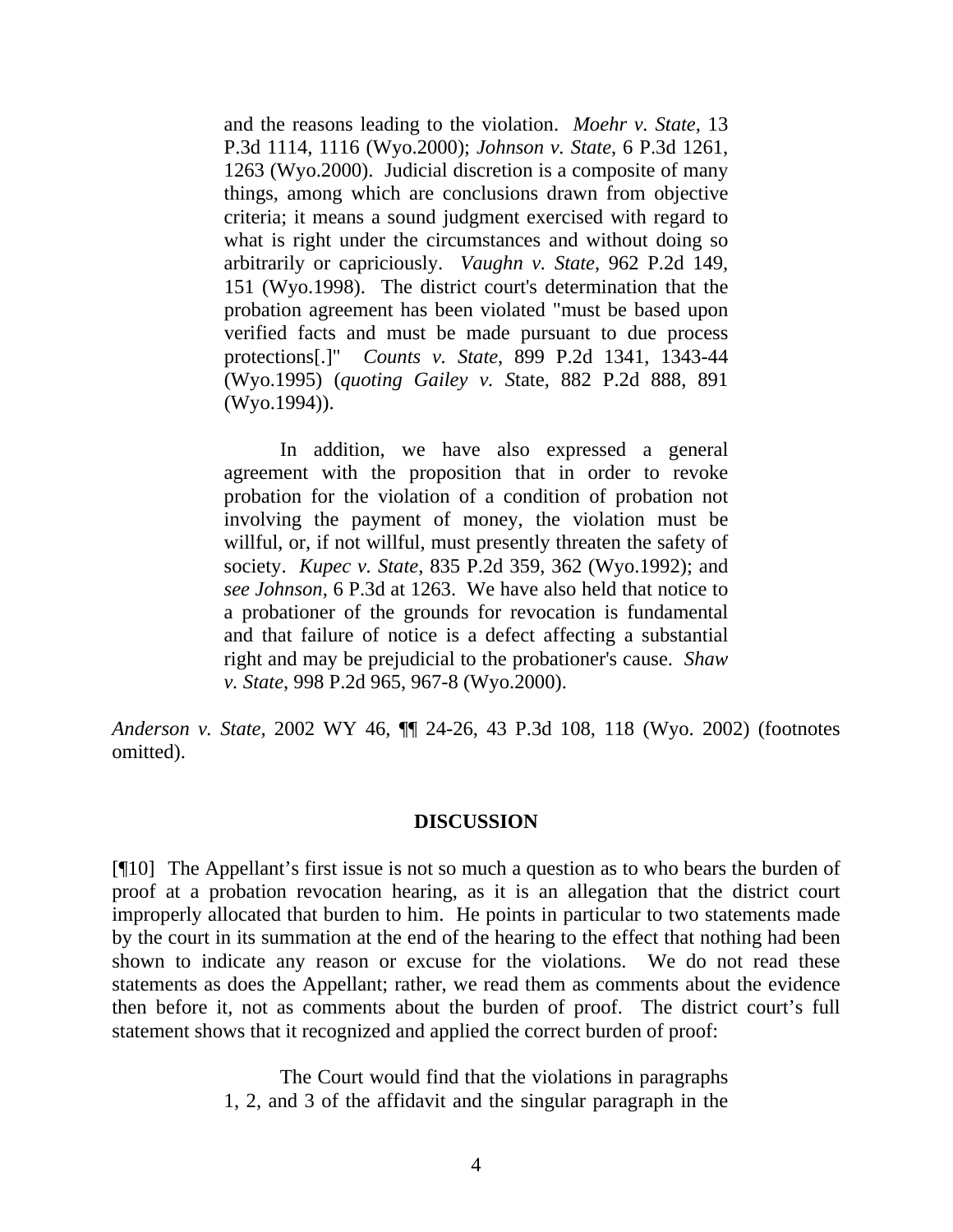addendum have been established by a preponderance of the evidence presented, that the State has met its burden. It appears to me that the initial Judgment and Sentence in this case clearly mandated that anger management class be undertaken, and we had a very specific direction from Ms. Miner that he start the week of May 5th, I believe it was of this year; and he did not attend class at that time. He did not start up and make efforts to complete that.

 And I would have to speculate that his reasons for not doing that were not a willful violation. There's been nothing shown to indicate any excuse whatsoever. And you would think that since that was raised with him just the week before that if there was some problem with him starting the program, attending, or completing the program, that would have been raised with the probation agent.

 Additionally, the failure to advise of the address and residence I think has been clearly established. And to try to say whether he willfully decided to not comply with that Probation and Parole requirement is a concern because he is the one that made the decision to apparently not be at the residence that he reported to later be in Glenrock, Wyoming, without the permission of his probation agent. And it's impossible for the agent to supervise, to know where his whereabouts were or the reasons for that whereabouts when there's that type of noncompliance.

 The same rationale would apply to the missed office appointments. It appears that there were at least two specifically scheduled appointments that were missed, and there's been no showing of any reason or excuse. There was an indication in I think one of the phone calls that he was delayed by other matters, but that is no sufficient showing of why he didn't make scheduled office visits.

 And finally, with his not making contact and communicating with his agent since a telephone message on or about May 12th, it becomes impossible for Probation and Parole to supervise, to know the whereabouts, to know what's going on, to monitor all of the other conditions and requirements of probation.